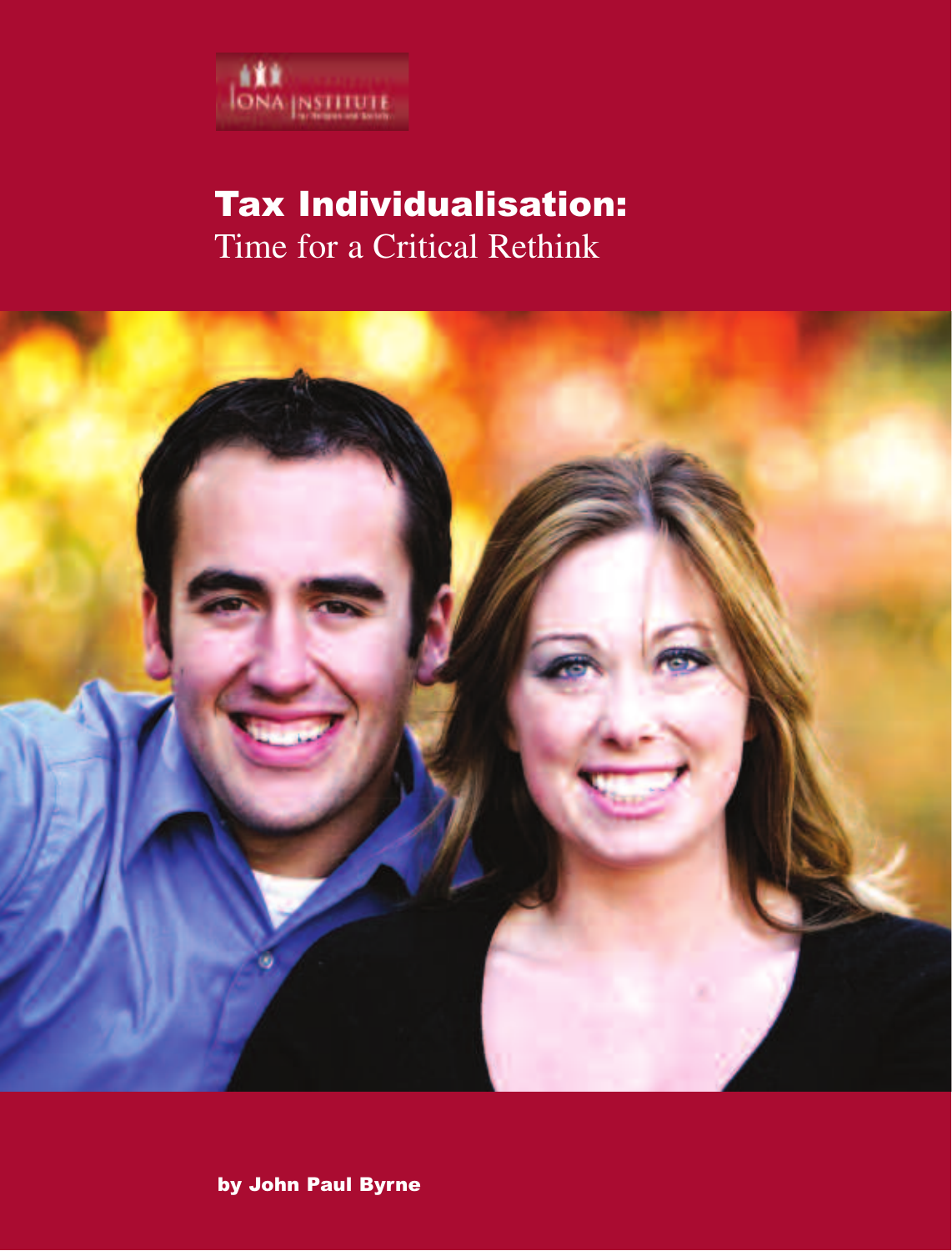# Foreword by Joan Burton TD, Labour Finance Spokesperson



**W**hen Former Minister for Finance Charlie McCreevy TD introduced tax individualisation in Budget 2000, he set in train a system where a single income married couple earning  $\epsilon$ 68,000 or above in 2007 will now pay €6,240 more in taxation than a married couple where both go out to work. (As compared with  $\epsilon$ 5,780 in 2006).

This paper by John Paul Byrne, BCL LLM NUI Barrister at Law is a timely analysis of this very technical area of taxation. It sets out in detail how the current individualisation process every year increases the tax penalty on single income married couples.

As the paper shows, the policy of individualisation has led to dramatic transfers from families with children to two income households, many without dependants, the so-called "dinkys" (double income no kids). The consequence of individualisation is to introduce a significant and growing bias in the tax system against families with children where one spouse chooses to stay at home and care for children.

For many families, particularly those doing long commutes to work, having one parent stay at home to look after the children may not just be a lifestyle choice, it may be the only viable option, particularly when children are very young.

If you work in Dublin and move to say Wexford or Westmeath and have two or more children, crèche fees could be as much as €300 a week or more. Such a family might well have a four hour return commute per day.

Small wonder that during the early years, many such families opt for one spouse, usually the mum, to stay at home as a full time carer.

Should such a decision be penalised as heavily as it now is by the State? Parents should be encouraged to spend more time with their children and with each other. It is a legitimate social policy for any State to encourage long term stable and loving relationships in which children are cared for.

Across the tax and social welfare code, there is now a significant anti-family bias that is worrying. The tax individualisation penalty of up to  $\epsilon$ 6,240 plus per annum is a very high price to pay for one parent caring for the children full time in the home.

For a couple on social welfare, committing to marriage particularly if they are also in receipt of a rent allowance can be even more expensive.

As Labour Party Spokesperson on Finance, I have proposed a standing commission on Taxation to examine on a continuous basis who are the winners and losers in our complex taxation and social welfare system. Many of the changes of recent years such as individualisation have received little or no detailed discussion of their long term social impact. I believe it is appropriate to re-visit the issue.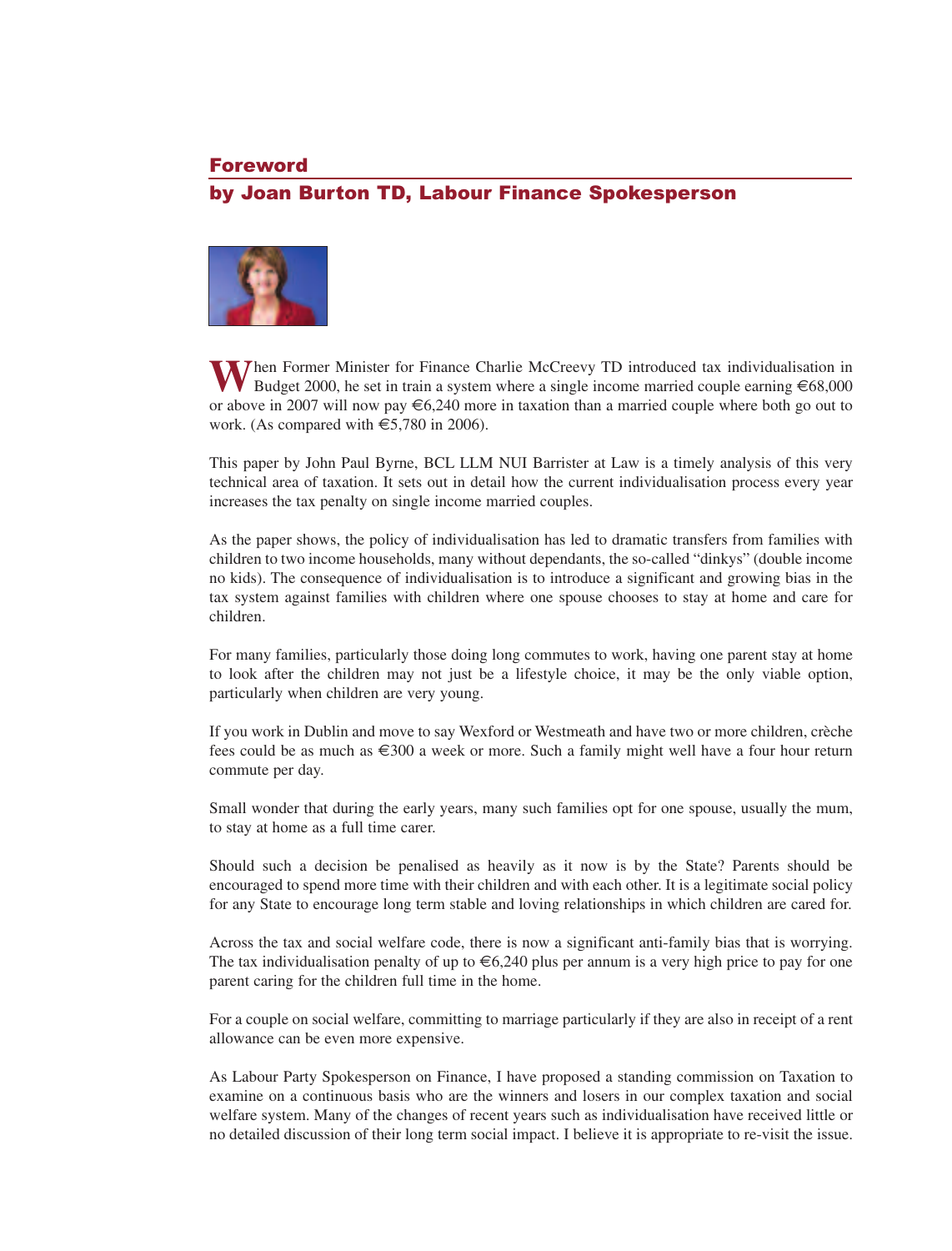Personally, I think individualisation has gone far enough. Reversing the policy is estimated to cost up to €700 million a year on an ongoing basis. However we could stop widening the penalties against single income families in each annual Budget. Another step would be to bring the Home Carers Credit which is currently  $\epsilon$ 770 per annum up to the level of the PAYE credit of  $\epsilon$ 1760.

To do this in one year would cost up to €100 million. I believe it would be money well spent. It would also allow couples more space in which to decide what is best for them and their children. It would allow greater options in lifestyle, particularly for families struggling to care for 2 or 3 young children in their early years.

Ironically, if our married couple were to separate and were both working and agreed some joint custody arrangements for the children, they would immediately each qualify for a special lone parents tax credit of €1,760, and in addition to a further PAYE tax credit for the separated husband and wife. Small wonder that many single income families really feel that the State has it in for them.

Based on the figures as set out by John Paul Byrne, they would seem to be right.

**Joan Burton** is Labour Party TD for Dublin West, and Finance Spokesperson. She is a Chartered Accountant and was a lecturer in Accountancy in the Dublin Institute of Technology prior to her election to Dáil Éireann. She was Minister of State at the Department of Social Welfare from 1992 – 1994 with special responsibility for measures to combat poverty, particularly amongst families. From 1995 – 1997 she was Minister of State for Overseas Development.

c *2007, The Iona Institute. No reproduction of the materials contained herein is permitted without the written permission of The Iona Institute.*

> For more information or additional copies, contact **The Iona Institute** 23 Merrion Square Dublin 2 Ireland Tel (00-353) 1 661 9204 info@ionainstitute.ie www.ionainstitute.ie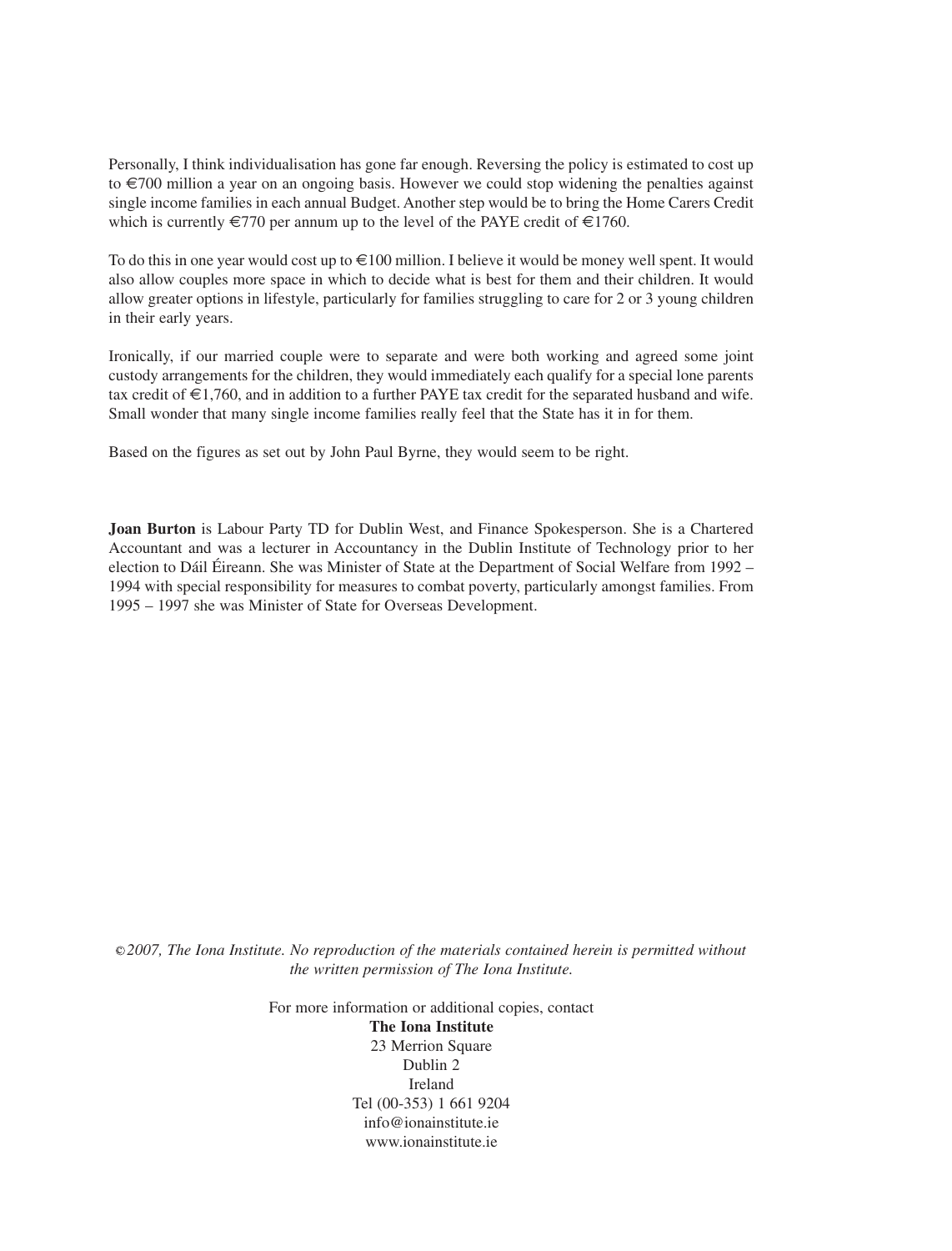# **CONTENTS**

| II. Consideration of the Application of Individualisation in Practice 8 |
|-------------------------------------------------------------------------|
| IV. Government's Rationale for Introducing Individualisation  11        |
| III. Brief Conceptual Analysis of Individualisation 13                  |
|                                                                         |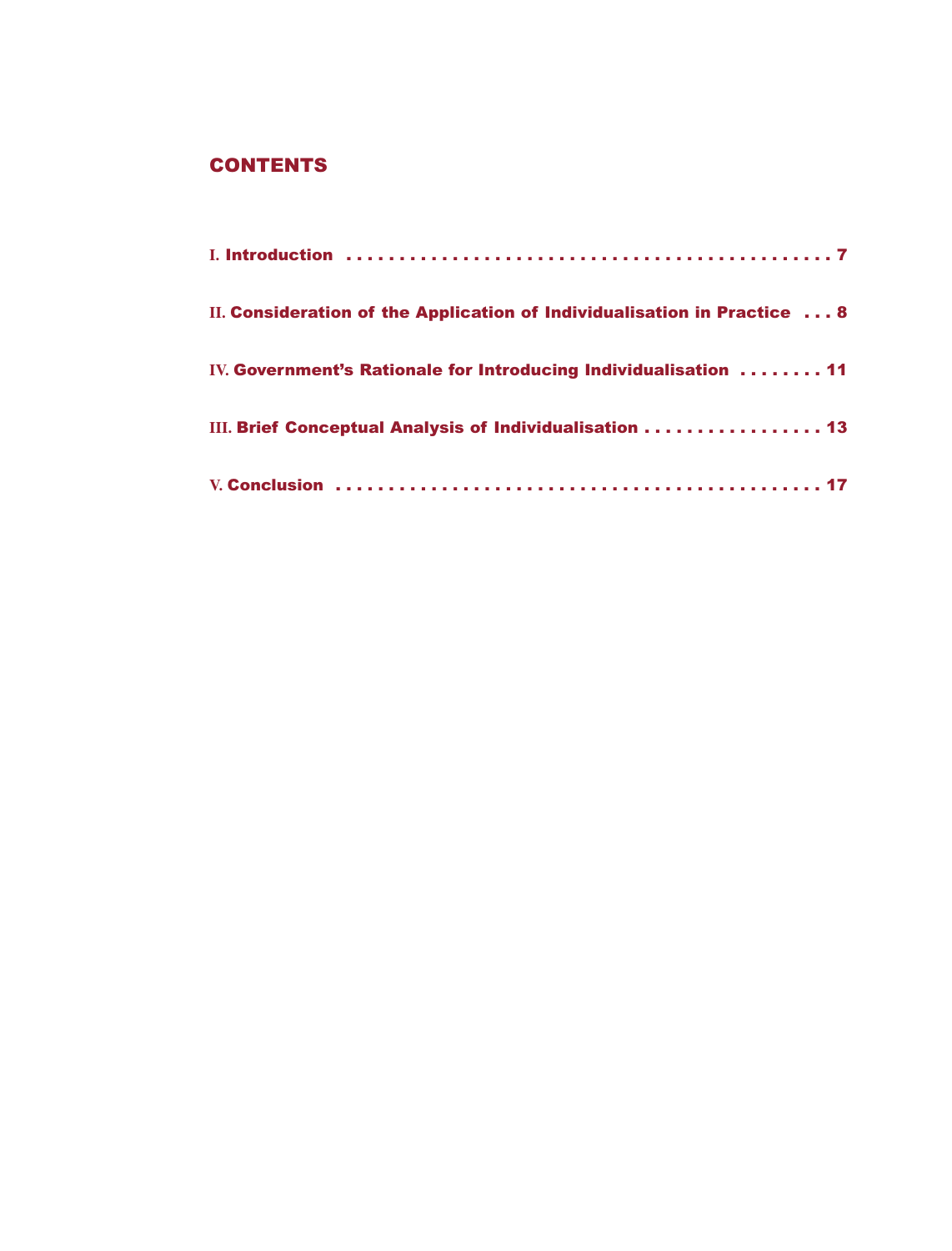# TAX INDIVIDUALISATION: Time for a Critical Rethink?

# **I.** Introduction

Tax individualisation, introduced to great controversy in 1999, can now mean that a one-income married couple with children can pay up to  $\epsilon$ 6,240 more in tax each year than a two-income married couple on the same earnings.

This amounts to  $E120$  per week. A discrepancy of this magnitude can only be justified if it is overwhelmingly in the public interest, that is, if there are overwhelming economic and social reasons for such different treatment.

It is the contention of this paper that this is far from being the case and therefore the tax treatment of one-income married couples amounts to an injustice that should be rectified. One-income married couples and two-income married couples should be treated on the same basis for tax purposes. This should be done in the most equitable way possible and in that sense should *not* impact negatively on two-income married couples. If equalisation of the effect of tax bands cannot be achieved in one budget, then it should be accomplished over a number of budgets.

In its purest form, individualisation is a policy which seeks to create a family taxation regime where taxation is individual: interdependence of family members is ignored and for tax purposes family members are treated as wholly separate individuals.

In Ireland, the concept is credited to former Fianna Fail Minister for Finance, Charlie McCreevy TD when in his Budget 2000 speech he created two separate tax bands for married couples, one-income and two-income, and declared his intention to phase in full individualisation by welding together the married one-income band with the sole earner band over the course of the following two budgets.

Due to a public outcry over the proposal his plan for full individualisation never came to fruition. The distinction he created between married one-income and married two-income couple's remains and in that sense a partial or incomplete individualisation of the tax bands has been implemented.

Strictly speaking, notwithstanding the fact that the Minister took the first step towards individualisation, the system now in place is not taxation on an individual basis but rather is a type of hybrid between the older aggregation system and the envisaged policy of full individualisation.

Aside from the effects of this as yet, unsuccessful attempt at full individualisation of the bands, married couples are also affected by the Employee Tax Credit. The method of application of this credit, and the rate at which it has increased ahead of the rate of inflation, has led to an accusation that the Government has proceeded by stealth, through the system of tax credits, with their plan for full individualisation, $\frac{1}{x}$  a point which is further elaborated in the text below.

The result is that Ireland's family income taxation system is a mixture of a hybrid policy of individualisation on the tax bands, on the one hand, and a policy of increasing individualisation of

<sup>1</sup> See the significant article by Economist Jim O'Leary in *The Irish Times, Business this Week*, 1 December 2006.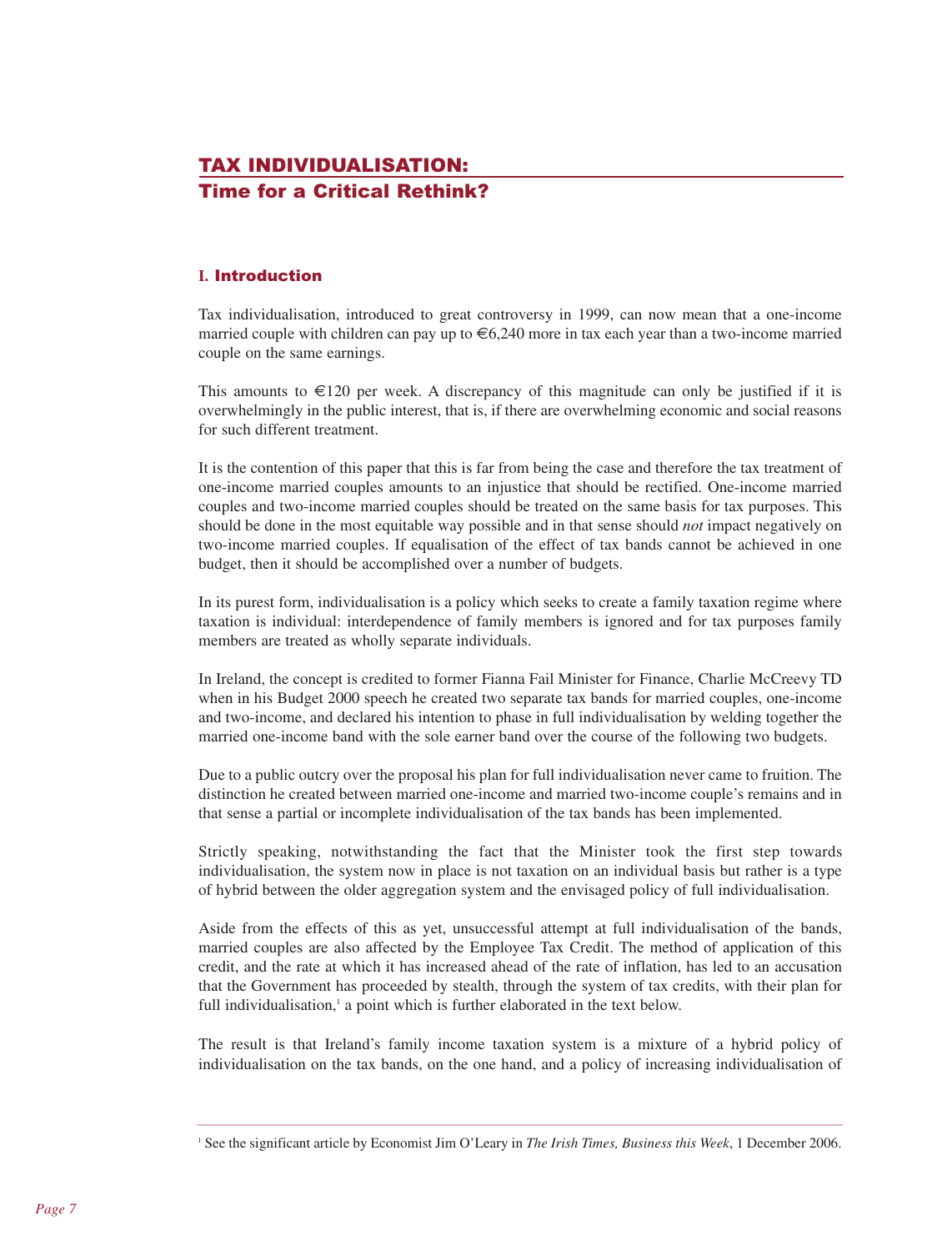tax credits on the other. It might be considered that the entire income tax system is a type of individualisation hybrid.

The net effect of this hybrid individualisation policy is that married couples may pay significantly more income tax where their aggregate income is the same as the identical aggregate income of another married couple. (*See* Table 1) The difference can be very significant, sometimes 200 per cent or more, and affects a large number of married couples, whether one-income or two-income, in different ways.

In addition, pressure to increase individualisation is growing. The Progressive Democrats have set out their intention to increase the difference between married one-income and married two-income couples over the life-time of the next Government. In 2006 they announced that two-income married couples should not pay the higher rate of taxation until their aggregate income reaches  $\epsilon$ 100,000, while oneincome married couples would have to pay the higher rate when their income reaches only  $\epsilon$  50,000.<sup>2</sup>

# **II.** Consideration of the Application of Individualisation in Practice

This paper will move onwards to consider individualisation from a conceptual perspective. However, firstly, it is necessary to set out how the policy of individualisation affects married couples and in that regard the following three matters should be considered: *(a)* income tax bands; *(b)* the Employee Tax Credit; and *(c)* the Home Carers Tax Credit.

## **The Tax Bands**

*(a)* Under the Government's hybrid individualisation policy, married one-income couples pay more taxation than married two-income couples, by virtue of a substantial difference on tax bands. Married one-income couples pay the lower rate of taxation until €43,000, at which point they pay the higher rate of taxation.

In other words, significantly, married one-income couples pay the higher rate of taxation [41 per cent in 2007] between  $\epsilon$ 43,000 and  $\epsilon$ 68,000. This means one-income married couples potentially pay €10,250 in taxation on that €25,000 (€68,000 - €43,000).

This can be contrasted with married two-income couples. Married two-income couples pay the lower rate of tax on their aggregate income until  $\epsilon$ 68,000. In other words, crucially, they pay the lower rate of taxation [20 per cent] for income that falls between  $\in$ 43,000 and  $\in$ 68,000 (provided the income of the lower earning spouse is at least  $\epsilon$ 25,000). Married two-income couples, potentially, pay €5,000 on that amount. Therefore, overall, married two-income couples could be in a better position than married one-income couples to the tune of a potential  $\epsilon$ 5,250 this year alone on tax bands.

This gap on the bands has been increasing almost year-upon-year since the introduction of individualisation. Last year the bands were effectively set at  $\in$ 41,000 for married one-income couples and  $\epsilon$ 64,000 for two-income couples. The gap on the bands was  $\epsilon$ 23,000 and the maximum potential difference in taxation paid between married one-income and married twoincome families was €5,060.

<sup>2</sup> As announced by the Progressive Democrats at their National Party Conference, *The Irish Times*, 19 February 2007 and see http://www.progressivedemocrats.ie/press\_room/1762/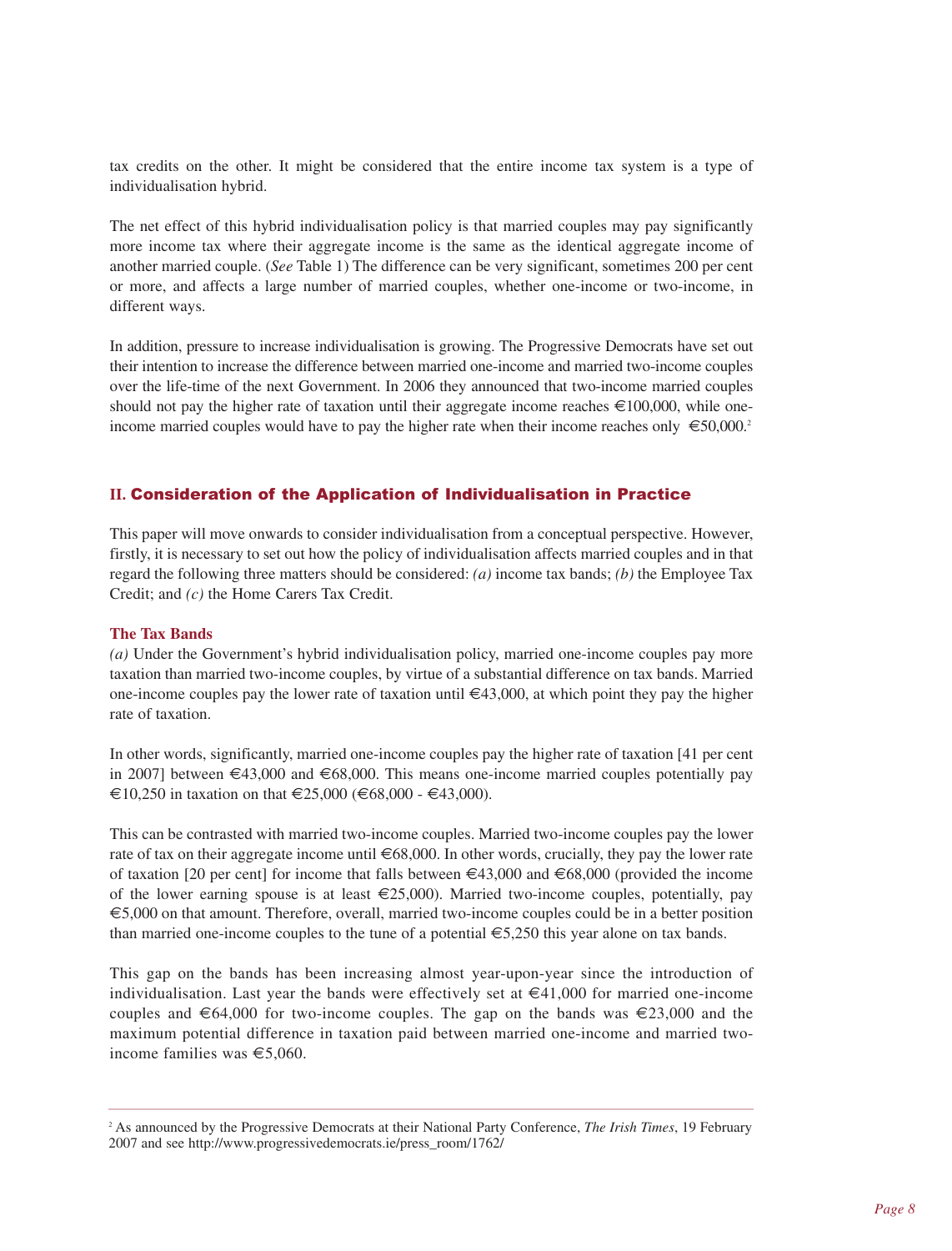The Progressive Democrat election promise seeks to double the gap between one-income and twoincome married couples over the life-time of the next Government. Instead of a married one-income couple paying the lower rate of tax potentially  $\epsilon$ 25,000 earlier, that gap will increase to  $\epsilon$ 50,000.

The net effect would be that married one-income couples, by the end of the life-time of the next Government would pay up to  $\epsilon$ 10,000 more per annum, based on the proposed tax rates of 18 per cent and 38 per cent.

#### **The Employee Tax Credit**

(b) The Employee Tax Credit (also called the PAYE Credit) applies to every employee but can not be transferred to a stay-at-home spouse, therefore increasing the injustice of individualisation. In that way, married one-income couples are entitled to one Employee Tax Credit while married two-income couples are entitled to two Employee Tax Credits. The credit is valued at  $\epsilon 1,760$  this year and similar to the gap on the tax bands the credit has been increasing; it was valued at  $\epsilon$ 660 in 2002.

The net effect from the application of the Employee Tax Credit is similar to the effect from tax bands: married oneincome couples are worse off than married two income couples. Within the PAYE system the difference is €1,760. This figure needs to be added to the difference on tax bands. The Employee Tax Credit increases the total potential difference between married one-income and married two-income couples to up to  $\in 7,010$  per annum.

*The Employee Tax Credit increases the total potential difference between married one-income and married two-income couples to up to* **€***7,010 per annum.*

#### **Home Carers Tax Credit**

(c) The Home Carers Tax Credit is a credit which could redress the inequality between married oneincome and two-income couples, if it was applied in a certain way. However, that is not the case and the credit does little to make up for the difference.

The credit applies to either husband or wife who is working in the home caring for a dependant child, the aged or the incapacitated. This credit applies across the board to all married one-income couples. The credit is worth  $\epsilon$ 770.<sup>3</sup> In other words, it is nowhere near enough to make up for the difference on the tax bands or the loss of the Employee Tax Credit(s).4

Further, only one credit is available regardless of the number of dependants. In that way, a married one-income family with 5 dependants may be entitled to the  $\epsilon$ 770 Home Carers Credit in the same way as a married one-income family with one dependant. The credit is not multiplied by the number of dependants.

Also, this credit has remained static, not even keeping up with the rate of inflation. At its current value the practical effect of the Home Carers Credit is the equivalent of the  $\text{\pounds}3,000$  Tax Allowance<sup>5</sup> that was introduced one week after the Budget in 2000 to relieve the growing pressure on the Government.

<sup>&</sup>lt;sup>3</sup> This value can reduce in accordance with the income of the home carer, if any. See http://www.revenue.ie/leaflets/it66.pdf

<sup>4</sup> The Early Childcare Supplement is also available for every child under 6 years of age from the Department of Health and Children, which issues payments through the Department of Social and Family Affairs. It is a direct, non-taxable payment, worth  $\epsilon 1,000$  per year for each eligible child.

<sup>&</sup>lt;sup>5</sup> Allowances are subtracted from gross income before tax is assessed and in that way the tax saved by the allowance is equal to the value of the allowance multiplied by the marginal rate. Tax credits reduce tax liability.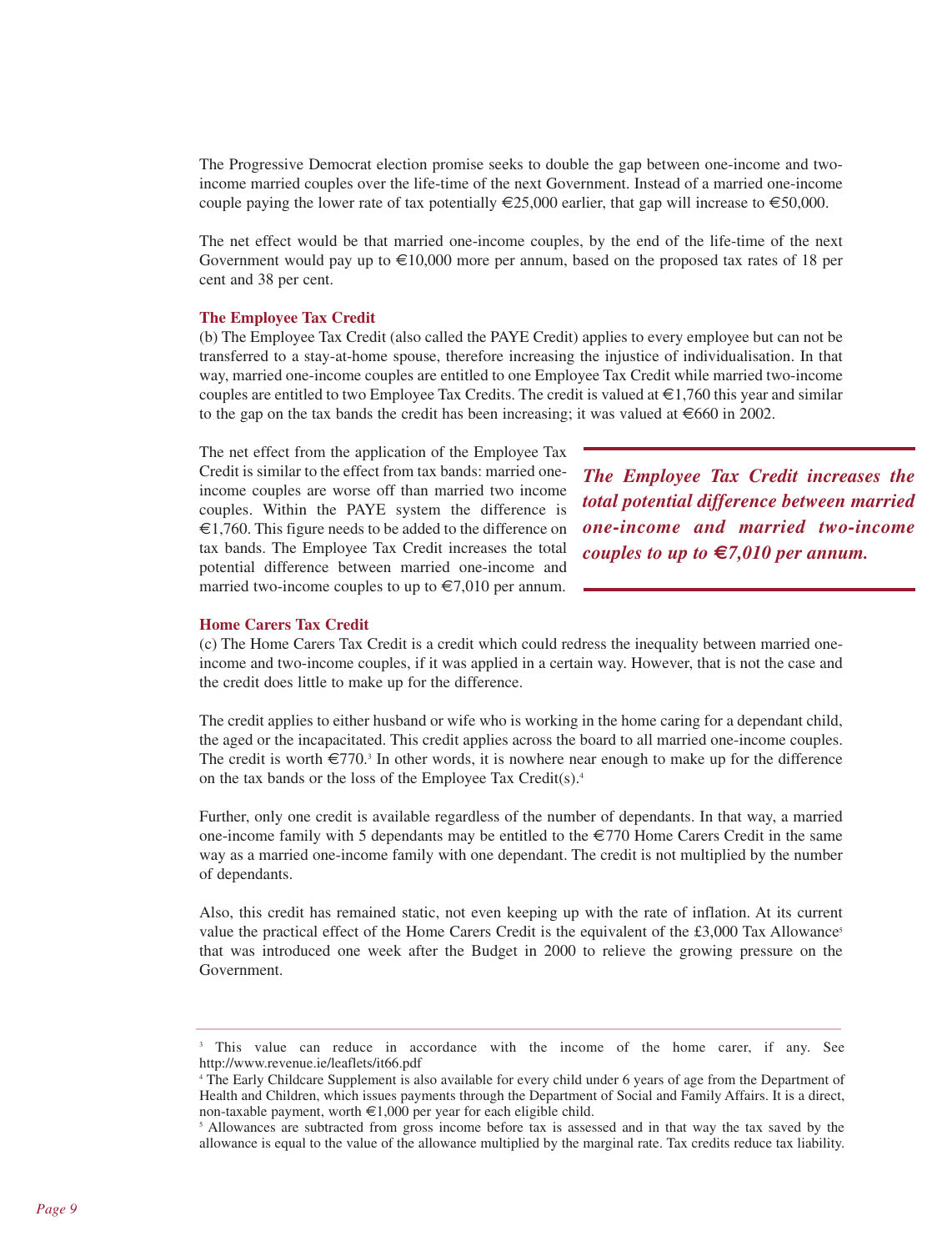In effect, the manner of the announcement of the tax allowance for carers in 1999 tends to demonstrate that the issue of care in the home has been juxtaposed uncomfortably with the policy of individualisation. Bristow (2004) argues that the home carers credit is no more than an ad hoc reaction to the outcry occasioned by the granting of more favourable treatment to two-income married couples.<sup>6</sup>

While the gap between married one-income and married two-income couples has grown wider and wider year-upon-year, both on the bands and through the ever-increasing Employee Tax Credit, the Home Carers Credit has decreased by virtue of the rise of inflation.

A sceptical observer at the time of the introduction of the allowance may have questioned the Government's sincerity in protecting the carer in the home. While such criticism would have lacked foundation in 1999, there are clear indicators – presented above - to support that view today. The evidence suggests that the Government introduced the Home Carers Credit merely as a way of getting out of a tight corner and had no real concern or interest in protecting the carer in the home – or that, if there was any such concern, it has not been maintained over time.

#### **The Impact of Individualisation**

Individualisation is not a purely theoretical concept with little impact. Rather the difference in overall taxation liability between married couples earning the same aggregate income can be significantly high. The overall effect can be seen below:<sup>6</sup>

|--|

| Gross Income $\epsilon$ | Tax Liability $\epsilon$ (PAYE)<br>One-Income with Children <sup>s</sup> | Tax Liability* $\epsilon$ (PAYE)<br><b>Two-Income</b> | Difference $\epsilon$ |
|-------------------------|--------------------------------------------------------------------------|-------------------------------------------------------|-----------------------|
| 43,000                  | $2,550^{\circ}$                                                          | $1,560^{10}$                                          | 990                   |
| 50,000                  | $5,420$ <sup>11</sup>                                                    | $2,960^{12}$                                          | 2.460                 |
| 60,000                  | $9,520^{13}$                                                             | $4,960^{14}$                                          | 4.560                 |
| 68,000                  | $12,800^{15}$                                                            | $6,560^{16}$                                          | $6,240^{17}$          |

# Tax Liability 2007<sup>'</sup> of Married Couples taxed under PAYE

<sup>6</sup> Bristow, *Taxation in Ireland: An Economist's Perspective* (2004, Institute of Public Administration).

<sup>8</sup> The number of children is not relevant for the purposes of this Table as the maximum Home Carers Credit that is available is €770 regardless of the number of dependants. Whether married two-income couples have dependants is also irrelevant for the purposes of this Table as those couples get the benefit of individualisation regardless of whether they have dependants or not.

<sup>9</sup> Calculated as follows: €43,000 @ 20% = €8,600 less €3,520 (married tax credit) less €1,760 (Employee Tax Credit) less €770 (Home Carers Credit) = €2,550

<sup>10</sup> Calculated as follows: €43,000 @ 20% = €8,600 less €3,520 (married tax credit) less (€1,760 x2) €3,520 (Employee Tax Credit x 2) =  $\text{\textsterling}1,560$ 

<sup>11</sup> Calculated as follows: €43,000 @ 20% + €7,000 @ 41% = €11,470 less €3,520 (married tax credit) less €1760 (Employee Tax Credit) less €770 (Home Carers Credit) = €5,420

<sup>12</sup> Calculated as follows:  $\epsilon$ 50,000 @ 20% =  $\epsilon$ 10,000 less  $\epsilon$ 3,520 (married tax credit) less ( $\epsilon$ 1,760 x2)  $\epsilon$ 3,520 (Employee Tax Credit x 2) =  $\epsilon$ 2,960

<sup>13</sup> Calculated as follows:  $\epsilon$ 43,000 @ 20% +  $\epsilon$ 17,000 @ 41% =  $\epsilon$ 15,570 less  $\epsilon$ 3,520 (married tax credit) less €1760 (Employee Tax Credit) less €770 (Home Carers Credit) = €9,520

<sup>14</sup> Calculated as follows:  $\epsilon$ 60,000 @ 20% =  $\epsilon$ 12,000 less  $\epsilon$ 3,520 (married tax credit) less ( $\epsilon$ 1,760 x2)  $\epsilon$ 3,520 (Employee Tax Credit x 2) =  $\epsilon$ 4,960

<sup>15</sup> Calculated as follows:  $\hat{\epsilon}$ 43,000 @ 20% +  $\epsilon$ 25,000 @ 41% =  $\epsilon$ 18,850 less  $\epsilon$ 3,520 (married tax credit) less €1760 (Employee Tax Credit) less €770 (Home Carers Credit) = €12,800

<sup>16</sup> Calculated as follows:  $\epsilon$ 68,000 @ 20% =  $\epsilon$ 13,600 less  $\epsilon$ 3,520 (married tax credit) less ( $\epsilon$ 1,760 x2)  $\epsilon$ 3,520 (Employee Tax Credit x 2) =  $\text{\textsterling}6,560$ 

<sup>17</sup> For the sake of clarification this figure is arrived at as follows: the maximum difference on tax bands between married one-income and married two income couples  $(\epsilon 5,250)$  + the loss of the extra Employee Tax Credit  $(\text{€1,760})$  less the benefit of the Home Carers Credit  $(\text{€770}) = \text{€6,240}$ 

<sup>7</sup> See Finance Bill 2007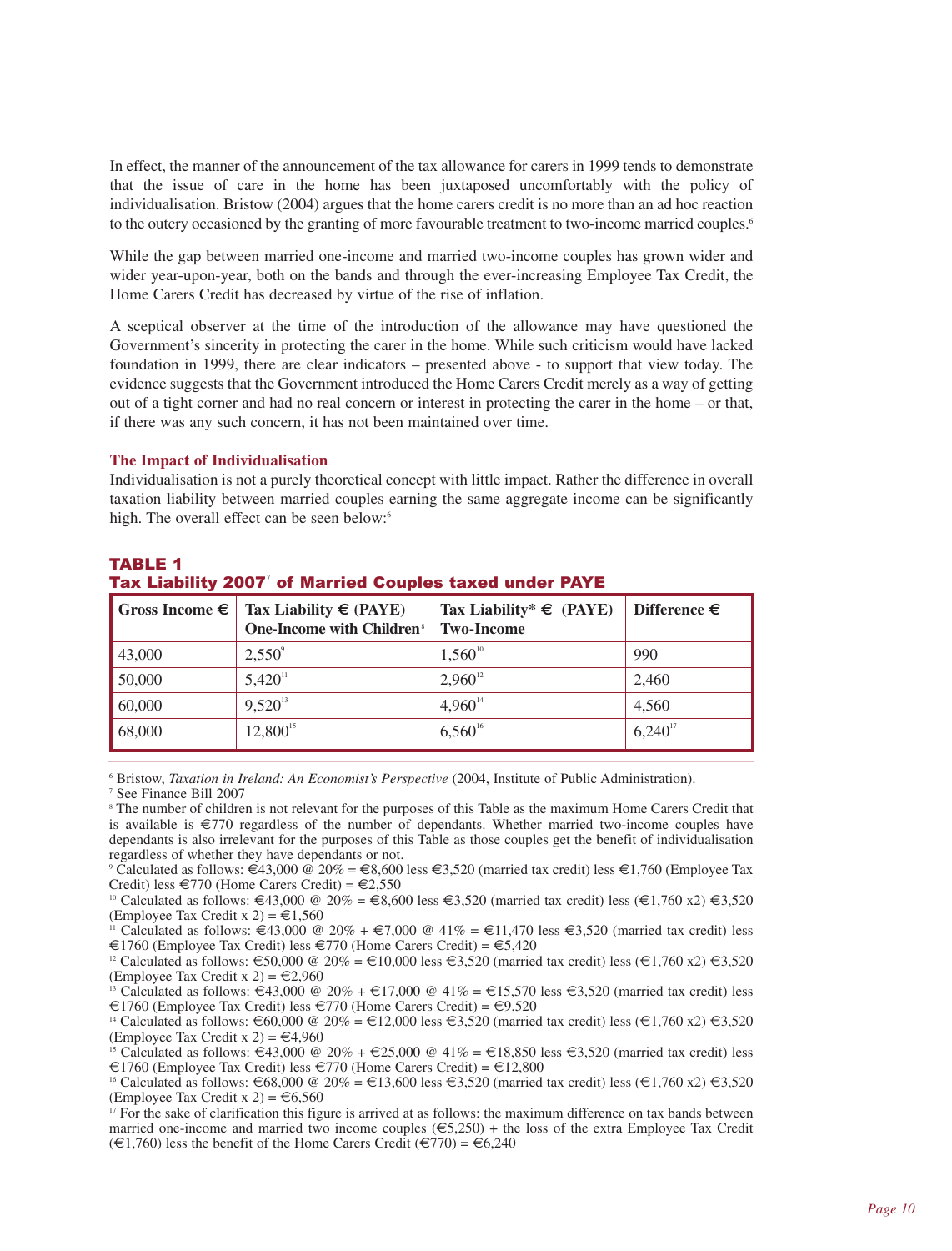The Tables above show the inequitable nature of the family income taxation system in Ireland. The system is heavily weighted in favour of two-income married couples paying tax under the PAYE system. The burden falls most heavily on one-income married couples, whether taxed under Schedule D (profits from a trade, profits from a profession, interest not taxed at source and all foreign income, taxed interest income, rental income from Irish property) or under the PAYE system.

According to the most recent statistics available from the Revenue Commissioners there are approximately 307,000 one-income married couples in the State. This represents approximately fifty per cent of the total number of married couples. Individualisation affects a considerable proportion of those and is expected to cost those affected  $\in 700$ m this year alone.

Obviously, if the next government is elected on an individualisation mandate – already the explicit policy of at least one of the government parties – the cost to married one-income couples over the lifetime of the next government will rise significantly.

# **III.** Brief Conceptual Analysis of Individualisation

This paper will now move to consider a brief conceptual analysis of individualisation. Contemporary taxation policy as it affects married couples in this State falls into three periods: *(i)* the pre-1980 period; *(ii)* the period from 1980 - 2001 and *(iii)* the period from 2001 – Present.

During the first period, sections of the Income Tax Act 1967 created a regime which provided for the aggregation of the earned incomes of married couples and in that way normally imposed tax at a higher rate than where two single persons were living together and taxed separately. In effect the Income Tax Act provisions provided for a joint tax-free personal allowance to a married couple smaller than that which was provided in respect of the same income enjoyed by two single persons.

*According to the most recent statistics there are approximately 307,000 one-income married couples in the State.*

The constitutionality of that regime was challenged in the case of *Murphy v. Attorney General.*<sup>18</sup> Mr. Justice Hamilton in the High Court upheld the argument that there had been a constitutional violation. The Supreme Court, on appeal, upheld that finding.

The second period is the post-*Murphy* period when, following the *Murphy* decision, the Minister for Finance of the day, Mr. George Colley, granted to all married couples double the personal allowance of a single person, whether or not both husband and wife were in paid employment.

The third period marks the beginning of the move to full individualisation. At the present time the first step to individualisation has been achieved: the separation of married one-income and married two-income couples on tax bands. Full individualisation, as proposed, will weld the married band with the single earner band.

#### **Theory Behind Individualisation**

Two philosophies may be said to underlie the theory of family taxation: the control principle and the sharing principle.<sup>19</sup> Individualisation finds its roots in the first of those principles.

The control principle, which emphasises an individual's control over his or her money and taxation,

<sup>&</sup>lt;sup>18</sup> [1982] IR 241.

<sup>19</sup> Rowthorn, *Notes on Family Taxation* (Cambridge) [1999]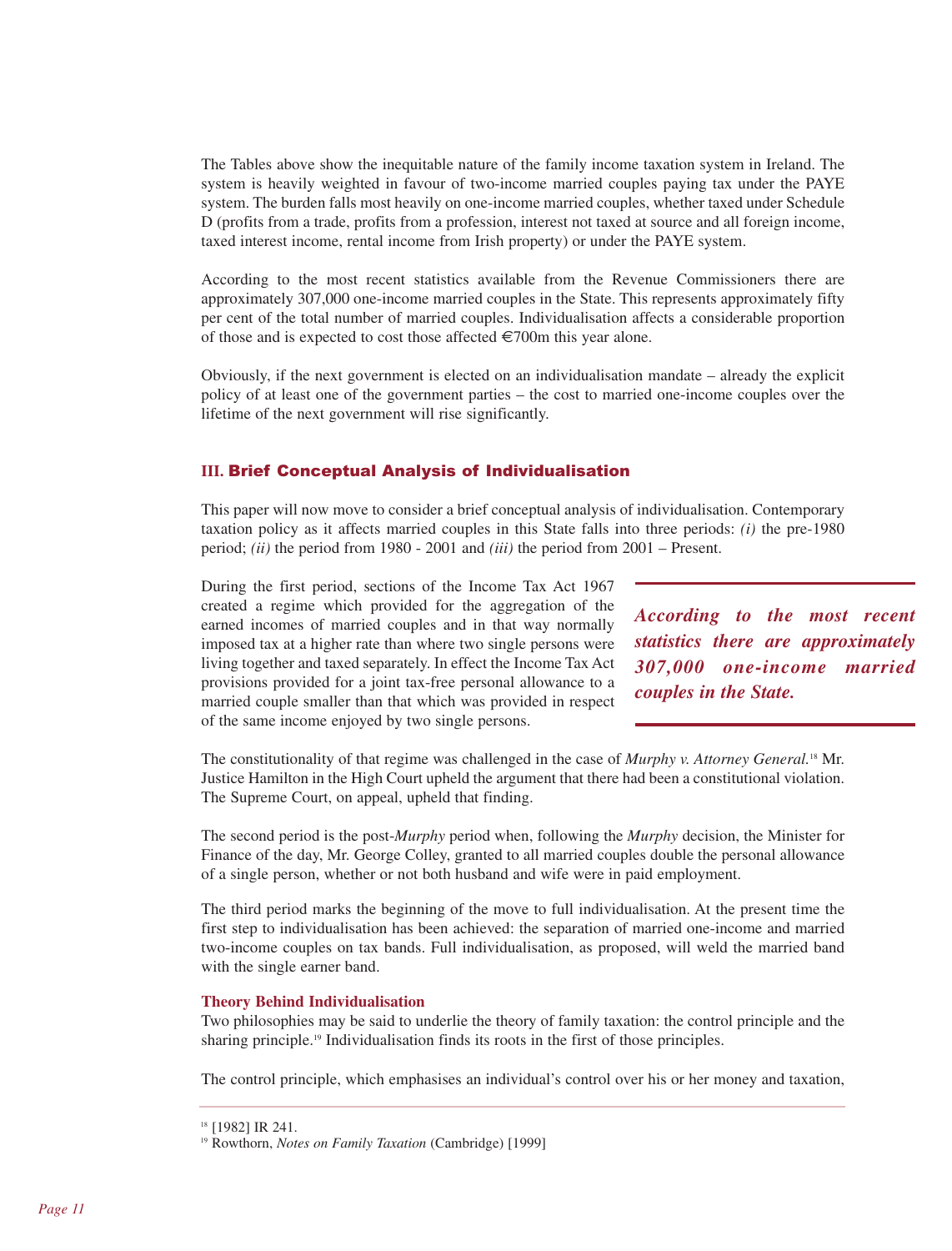ultimately pivots on the notion that family obligations should be disregarded by taxation authorities. The sharing principle, by contrast, operates on the basis that family members have legal and other responsibilities to each other - husbands and wives to one another, and parents to children.

Rowthorn argues that although individualisation is presented as the wave of the future by some sources that view is misleading.<sup>20</sup> He explains that individualisation applies the control principle on the basis that individuals assume legal control over the dissipation of their income and the expenditure of their money is merely a matter of personal choice. In that way, whether an individual spends their money on their spouse, or dependants, or whether they spend it on luxury items for their own use is of no concern to the Revenue Commissioners.

#### **Brief Comparison between Aggregation and Individualisation**

Arguments in favour of individualisation also include that it is neutral towards family form, and therefore does not favour say, marriage, over other domestic arrangements; that it affords privacy and independence between spouses, and in its application it can be more equitable than other methods of assessment including a strict aggregation system.

Aggregation is the method that was applied in the United Kingdom until 1990. It had its origins in the first income taxation system, introduced in 1799 and survived several reviews before becoming unfashionable during the 1980s.<sup>21</sup> Unlike individualisation, which treats each spouse separately, aggregation, in an extreme form, can treat the spouses as one unit. Applying this extreme form, aggregation, in a progressive taxation system actually penalises marriage by pushing the aggregate income of the married couple into higher taxation bands. It was a type of aggregation system which was employed in Ireland prior to the decision in *Murphy* and which the courts declared unconstitutional.

In the United Kingdom, the aggregation thesis was abandoned by the Government there in 1990 in favour of individualisation. In 1980, in Ireland, George Colley, the Minister for Finance went a different route by giving a literal interpretation to the decision of the Supreme Court in *Murphy* and doubling the tax allowance available to all married couples. In effect, he had altered the aggregate method of taxation to provide a taxation advantage to marriage rather than a disadvantage.

There are competing arguments over whether that type of system is equitable, or more particularly, whether individualisation would be a more equitable alternative. The anti-individualisation argument says that as one spouse does not have paid employment, then that spouse is a dependant, and this should be taken into account for tax purposes. Equally, as one spouse is not in paid employment then the family has one less income. These factors, combined with the existence of any dependent children in the family, tend to support the argument that one-income married couples should be entitled to the same benefits as two-income couples and in that way argue against a system of individualisation.

The competing pro-individualisation argument says something different. It argues that if a oneincome family is paying the same tax as a two-income family, in fact, the one-income couple are unjustifiably in a better position. James and Nobles (2006) point out that this may be due to a variety of factors such as the fact that the spouse in a one-income family does not work outside of the home and therefore does not incur transportation costs in getting to and from work. Also that as the spouse on home duties carries out the tasks around the house this has benefits for the family in that they need not engage the services of a third party to carry out that work, $22$  or avail of day care.

<sup>20</sup> Rowthorn, *Notes on Family Taxation* (Cambridge) [1999]

<sup>&</sup>lt;sup>21</sup> See James and Nobles, *The Economics of Taxation*, (2006, FT Prentice Hall).

<sup>&</sup>lt;sup>22</sup> James and Nobles, *The Economics of Taxation*, (2006, FT Prentice Hall).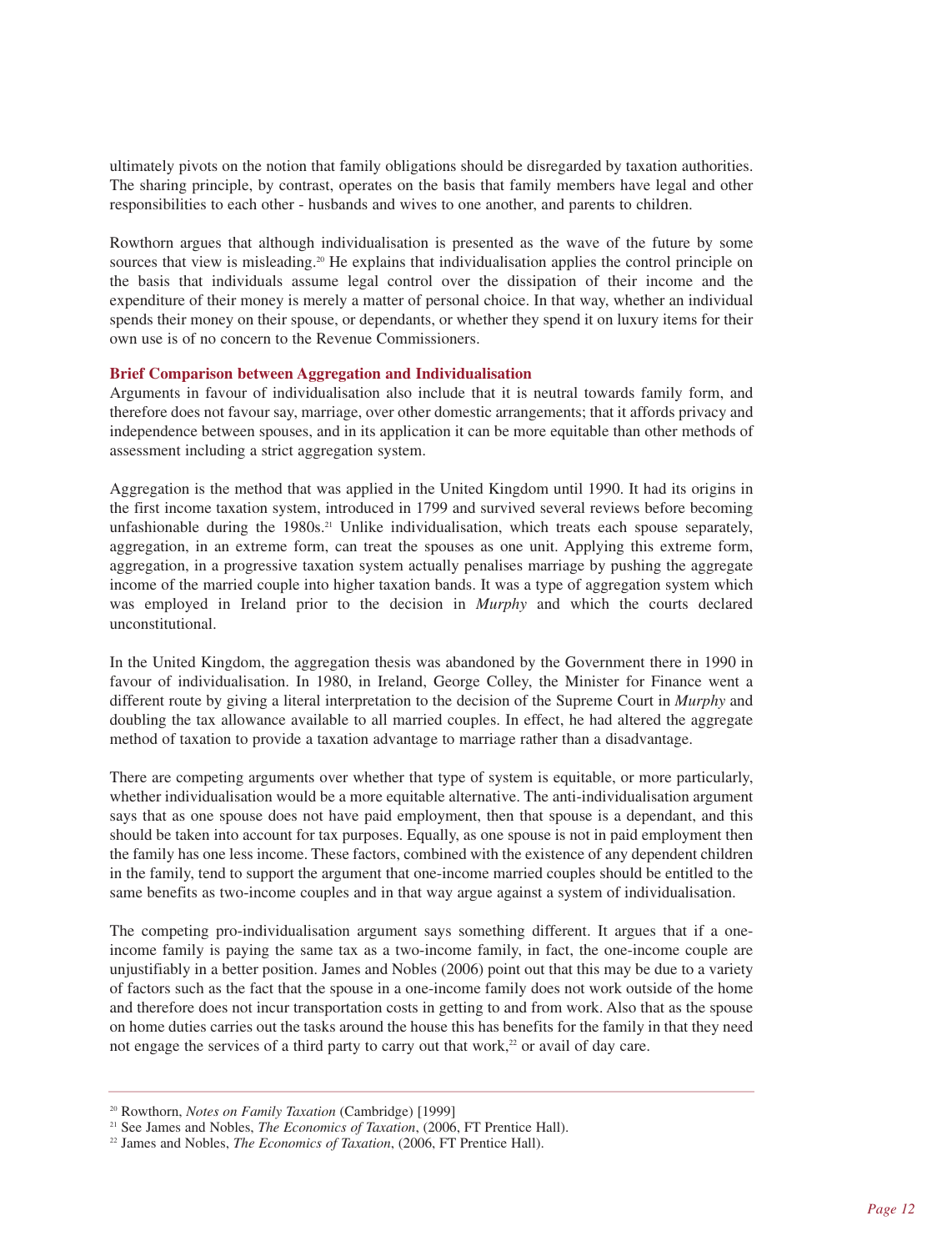There is also an argument that a joint taxation system is inequitable in that it acts as a disincentive for the stay-at-home spouse to enter the labour market, as the lower earner, in a progressive system of taxation, would face a higher marginal rate of taxation. It was the Taoiseach who mentioned this argument in the Dáil in the wake of the budget announcement on individualisation.<sup>23</sup> The argument runs that if spouses are taxed on an individual basis then this acts as a greater incentive for labour market participation by reducing the marginal rate.

#### **The Economic Efficiency Argument**

It appears the strongest argument in favour of maintaining a distinction between married one-income and married two-income couples is the argument from economic efficiency. This argument embraces the argument already set out that the 1980-2001 system acted as a disincentive to labour market participation by imposing a high marginal rate on a spouse who wished to enter the paid labour force.

It is here argued that the economic efficiency argument is arrived at from two different perspectives: (a) from the point of view of the spouse who is 'trapped' in the home; and (b) from the point of view of those who want Ireland to achieve a higher labour market participation rate in order to honour the State's commitments at European Union level.

*It appears the strongest argument in favour of maintain a distinction between married oneincome and married two-income couples is the argument from economic efficiency.*

The influence of the EU may come as a surprise to some observers. In order to put that influence in context, this paper will consider the arguments presented by the Government when it presented its plan for individualisation in the winter of 1999 and will then return later to the economic efficiency argument, and the two perspectives from which that argument arises.

#### **IV.** Government's Rationale for Introducing Individualisation

It is unclear how the concept of individualisation entered Government policy. In the Dáil, the Taoiseach credited the Economic and Social Research Institute (ESRI) with the concept from a pre-Budget options booklet which the Institute had published on 27 September 1999,<sup>24</sup> though the ESRI subsequently denied this.

The Taoiseach also mentioned an inter-departmental report published in August 1999 as the source of the policy. That report looked at the various options for treatment of married, co-habiting and oneparent families under the tax and social welfare systems as a source for the policy.

At the time of the introduction of the policy the Government claimed their aim was to remove taxpayers on average earnings from very high tax rates. It was considered that the best way to get those on average earnings off the top rate was to widen the standard rate band.

#### McCreevy stated:

'One of the main problems with our income tax system is the low level of income at which single people become liable at the top rate of tax. Single persons currently pay the top rate of tax on earnings less than the average industrial wage. One of the main difficulties with the

<sup>23</sup> Dáil Éireann - Volume 512 - 07 December, 1999 Financial Resolution No. 5: General (Resumed).

<sup>24</sup> Dáil Éireann - Volume 512 - 07 December, 1999 Financial Resolution No. 5: General (Resumed).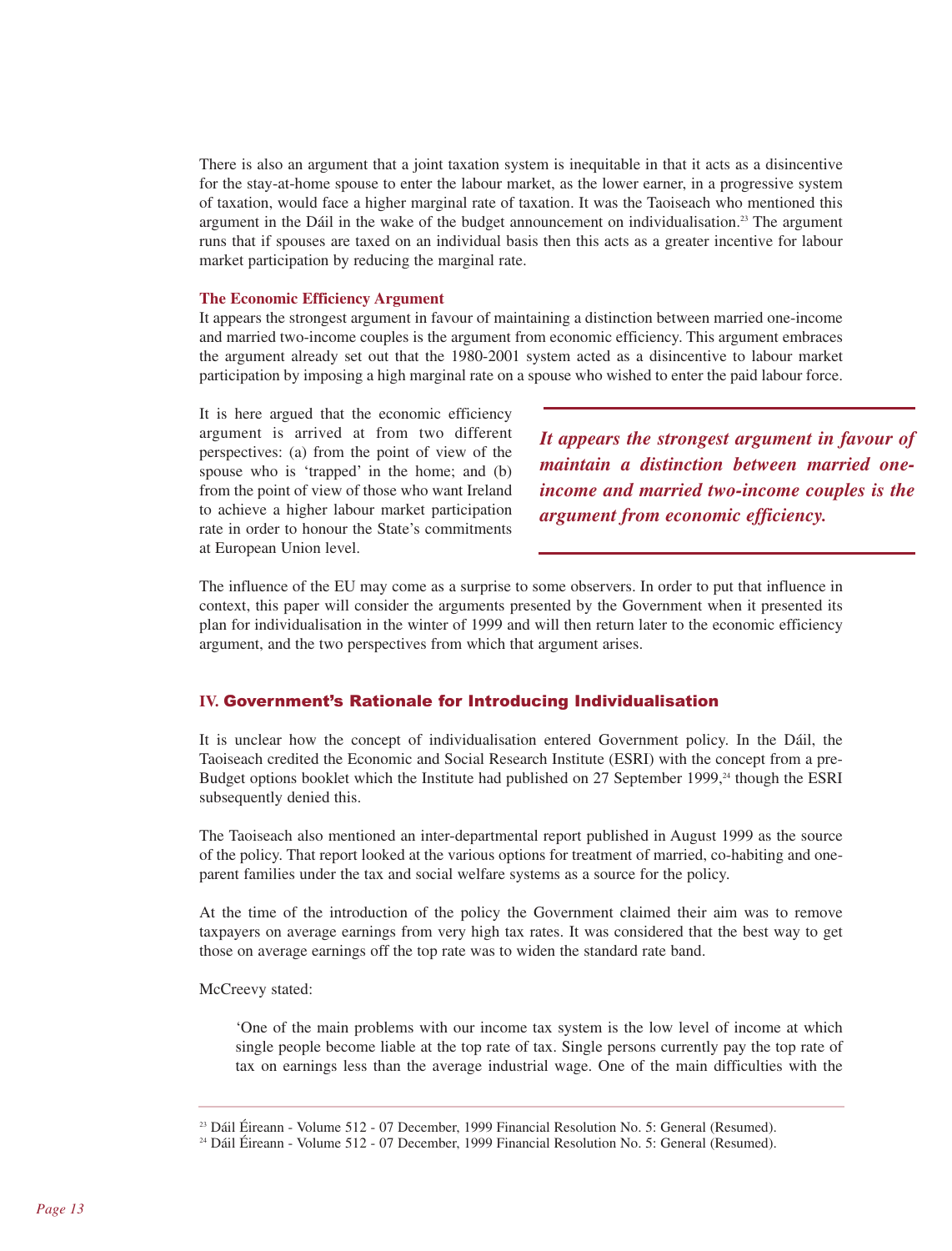current band structure is that the single person's tax band is doubled for all married couples. Consequently, I propose to move to individualisation of the standard rate band over the current and next two budgets. This will ultimately involve each individual having his or her own standard rate band. The effect of this change upon completion will be to reduce the percentage of taxpayers on the top rate of income tax from 46% to 17% of taxpayers, or 12% when exempt cases are included.' <sup>25</sup>

The Government considered that the most cost effective way to widen the band was to put this band on an individual basis and tax persons on what they earn as individuals whether single or married. In that way, the Government could take more tax payers off the higher rate band – and benefit twoincome married couples.

In response to a recent question in the Dáil from Joan Burton TD, Brian Cowen, Minister for Finance, reiterated the Government's position when he stated that:

'The weakness of our income tax system at that time [1999] was how heavily it bore on single people because, in order to improve their position, we had to give double increases to married one earners and this used up scarce tax resources. If we want to go back on individualised tax bands, we will inevitably raise the relative burden on single earners for a given amount of tax relief.'26

The Taoiseach in the Dáil in 1999 made reference to the removal of positive discouragement to workforce participation.<sup>27</sup> This is the argument, already mentioned, that the previous taxation system acted as a disincentive to labour market participation by applying a higher marginal rate to the lower earning spouse.

Brian Cowen, in 1999 (when he was the Minister for Health) highlighted another aspect of the rationale for the introduction of the policy: the reinterpretation of the *Murphy* decision. It appears the Government considered that George Colley had gone too far in the wake of the Supreme Court ruling. Cowen said:

'Let us be clear about one thing. We have a basic problem with our income tax system which arises from the doubling of the standard rate band for married couples. This occurred in 1980 when we introduced a tax system in response to the *Murphy* judgment … all that was required to follow the *Murphy* judgment was for the Government to double the tax band for two-earner married couples. Instead, for good and sufficient policy reasons at the time, the band was doubled for all married persons'. 28

## **Encouraging Married Women into the Workforce: An Under-Emphasised Rationale**

Although individualisation was argued to have been introduced as a measure designed to take more taxpayers off the higher rate of tax, and to remove positive discouragement to workforce participation, another motive for the introduction of the measure may have been a far-from-subtle effort to 'encourage' women into the workforce – in this case, meaning primarily married women. At least part of the influence at work here came from the European Union.

A few months after the individualisation announcement, the Taoiseach signed the Lisbon Agenda along with the other EU Heads of States and Governments. That Agenda agreed to make the EU 'the

 $25$  Dáil Éireann - Volume 512 - 14 December, 1999 Priority Questions. - Income Tax Bands.

<sup>&</sup>lt;sup>26</sup> Dáil Éireann – Volume 631 - 07 February 2007, Finance Bill 2007: Second Stage (Resumed). <sup>27</sup> He stated: 'The current system is weighted against the spouse who chooses to work outside the home'. Dáil

Éireann - Volume 512 - 07 December, 1999 Financial Resolution No. 5: General (Resumed).

<sup>28</sup> Dáil Éireann - Volume 512 - 08 December, 1999 Financial Resolution No. 5: General (Resumed).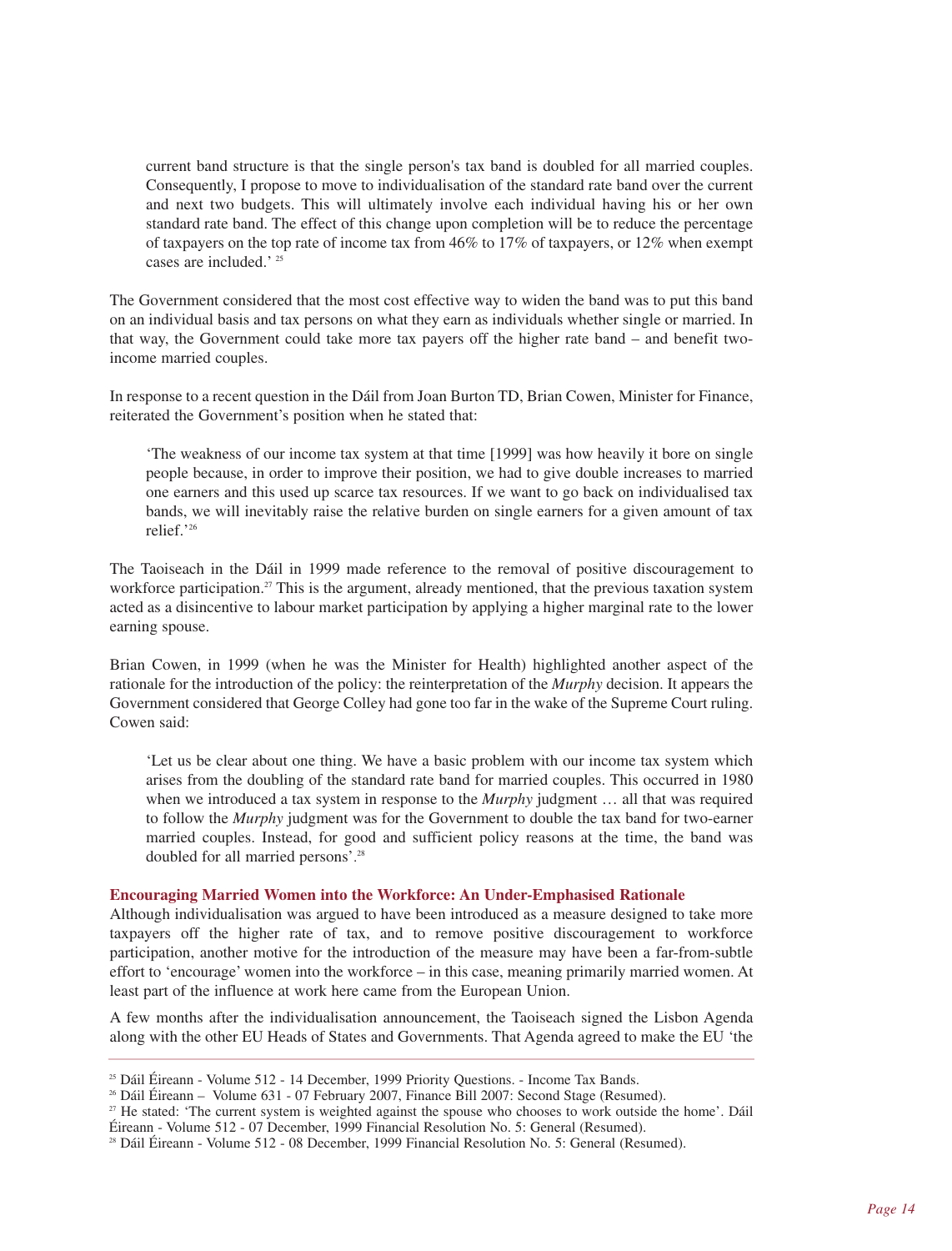most competitive and dynamic knowledge-driven economy in the world by 2010 capable of sustainable economic growth with more and better jobs and greater social cohesion'.

In order to realise that Agenda the EU focused on three particular issues: (i) the necessary investment in research and development (3 per cent of GDP); (ii) the reduction of red tape to promote entrepreneurship; and crucially (iii) the achieving of an employment rate of 70 per cent overall and specifically 60 per cent for women.

A policy of individualisation, was clearly one which was going to assist the State in reaching its Lisbon Agenda target of a sixty per cent participation rate for women. The most recent statistics from the Central Statistics Office (CSO) show that the participation rate is now 59 per cent indicating that the State is well on course to meet its target.

RTÉ published a news item on 7 July  $2000<sup>29</sup>$  which stated that the European Commission had actually encouraged the Government to address the below-average participation of women in the domestic labour-market. The Commission praised the State and encouraged Ireland to continue with the policy of individualisation.

There seems little doubt that individualisation and the EU target for workplace participation by women are inter-related. The Lisbon Agenda was a ten year plan and the Government in the winter of 1999 was well aware of its pending obligations. Whether this is in keeping with the wishes of actual couples is another question.

#### **Other Evidence**

There is other, more direct evidence that the real rationale for the introduction of individualisation was to encourage married women into the workforce. The All-Party Oireachtas Committee on the Constitution in 2006 stated that by introducing individualisation 'The Minister contended that the change would encourage more married women to participate in the workforce.'<sup>30</sup>

It appears this was no secret at the time, for while the Government line was a mixture of reducing the marginal rate, cost effectively taking tax-payers off the higher rate of tax and reinterpreting *Murphy*, Conor Lenihan TD for Fianna Fail in the Dail had no difficulty in saying:

'I am glad the Minister, Deputy McCreevy, is an honest man… He made no secret of his aims and objectives in the budget. He wanted to get more women back into the workforce.' 31

*However, it can also be argued that the current system actually 'traps'spouses in the workplace by penalising a spouse for ceasing employment.*

#### **Spouses 'trapped' in the Home**

It may be argued that a policy of individualisation helps put an end to the danger of a tax system 'trapping' unwilling spouses in the home. Clearly, a system which provided greater protection to spouses who feel they are trapped, or who lack independence, or who are reluctantly 'dependant' on their partner would be welcomed. However, not at the price of a system which traps individuals in the workforce when this would not otherwise be necessary.

#### **Or are they 'trapped' in the workplace?**

However, it can also be argued that the current system actually 'traps' spouses in the workplace by penalising a spouse for ceasing employment. Under the current system of hybrid individualisation, a

<sup>29</sup> See http://www.rte.ie/news/2000/0707/budget.html

<sup>30</sup> See the 10th Progress Report of the All-Party Oireachtas Committee on the Constitution 'The Family'(2006) at p. 42.

<sup>31</sup> Dáil Éireann - Volume 512 - 15 December, 1999 Financial Resolution No. 5: General (Resumed).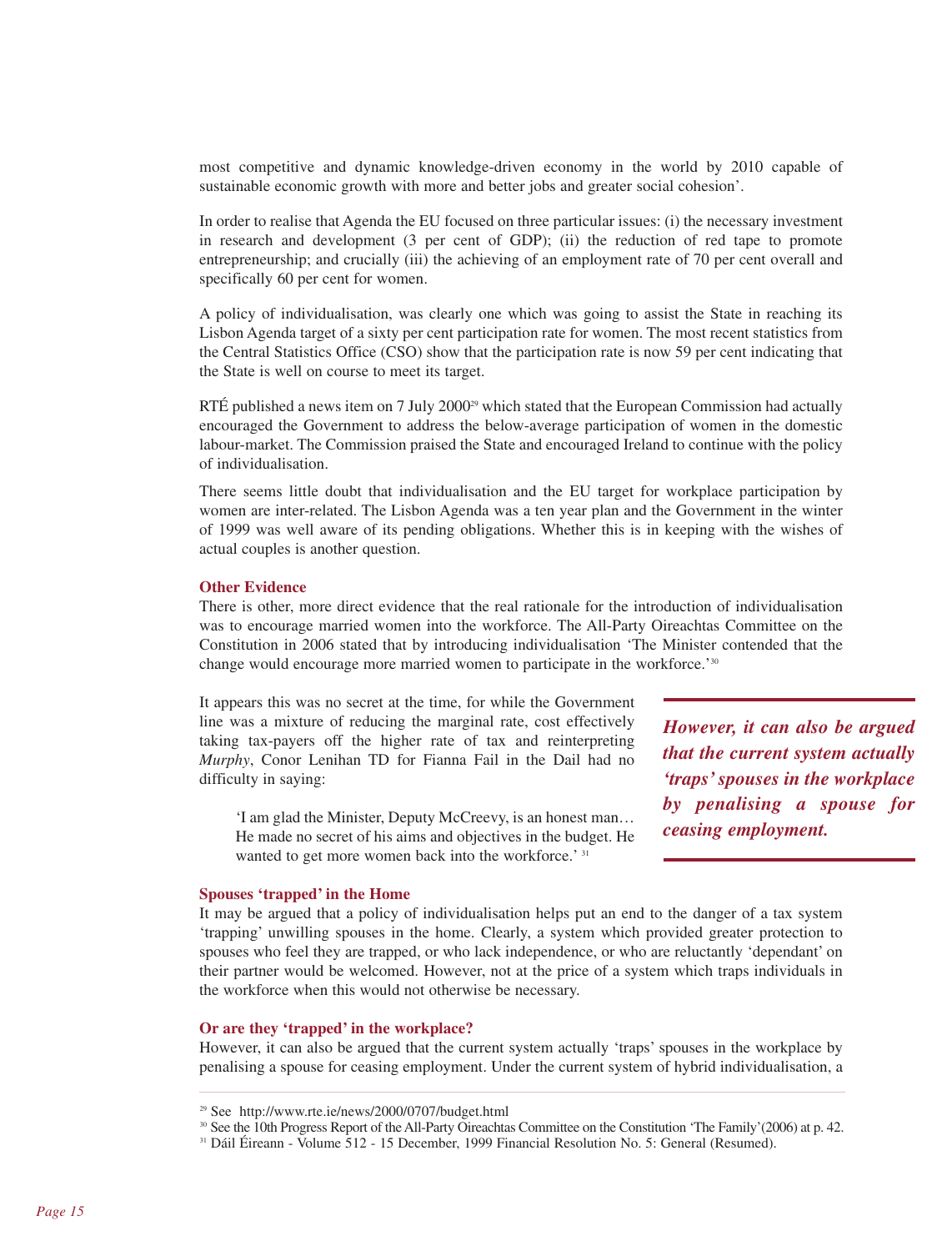wife will pay more taxation if her husband ceases employment and vice versa. Under the proposed system of full individualisation the tax penalty against them for making that choice will be twice as large as it is today.

There are an indeterminate number of married two-income couples who would wish to leave one spouse to care in the home but who cannot afford to do this because of individualisation. One of the biggest drawbacks of the individualisation policy then becomes its effectiveness in restricting choice – it prevents a married couple from making important decisions about whether they will themselves care for their own children full-time, as well as other important life-matters. Overall, some spouses are now almost certainly trapped in the workplace by the tax system.

#### **Current System Unfair to Carers**

*In effect, individualisation is a type of social engineering which seeks to encourage workforce participation through the tax system.*

In any event, the current system leads to another argument. In the same way that there are an indeterminate number of spouses who were trapped and reluctantly dependant on their spouse under the old system, which did not protect them adequately, there are equally an indeterminate number of carers who do not feel trapped in the home, or lacking in independence or reluctantly dependant on their partner. Yet those spouses are suffering at the hands of the current taxation policy. In that way, the current system, by seeking to eliminate one form or discrimination, has created another.

#### **Individualisation is anti-choice**

The current taxation system effectively imposes a tax penalty on married one-income couples. Where a two-income couple, for instance, choose to leave one spouse in the home to care for their child, for example, the Government will penalise that decision by imposing a higher rate of tax liability in a large number of cases. This acts as a disincentive to leave one spouse in the home.

Yet at the same time, the Government is seeking to actively encourage the promotion of the childcare sector through schemes such as the 'cherish children, cherish childcare' campaign<sup>32</sup> and by increasing the tax exemption limit for childminders from  $\text{\textsterling}10,000$  to  $\text{\textsterling}15,000$  this year.<sup>33</sup>

This demonstrates, unequivocally that the Government is not so much concerned with 'Cherishing Children' as their campaign slogan suggests, but rather, with encouraging labour market participation. What other justification could there be for a policy that penalises a parent for minding their own child in their own home, but which actively encourages a parent to send their child to a childminder in another home?

In effect, individualisation is a type of social engineering which seeks to encourage workforce participation through the tax system. It affects all married couples by considerably restricting their freedom to choose whether to leave one spouse in the home.

More worrying, it appears this type of 'anti-carer, anti-family' policy is finding an even stronger voice. The OECD recently recommended abolishing the Home Carers Allowance completely. he suggestion was described as 'ludicrous' by Fine Gael's spokesman on finance, Richard Bruton TD and as 'the most anti-family set of recommendations I have heard in a very long time' by Joan Burton TD, the Labour Party spokeswoman on Finance.<sup>34</sup>

<sup>32</sup> See here, for example: http://www.bccn.ie/

<sup>&</sup>lt;sup>33</sup> Though from a different perspective, child minders have been critical of the Government saying that the exemption limit was too low at  $\epsilon$ 10,000 and that there was a lack of appreciation for their role.

<sup>34</sup> *The Irish Independent*, 14 February, 2007.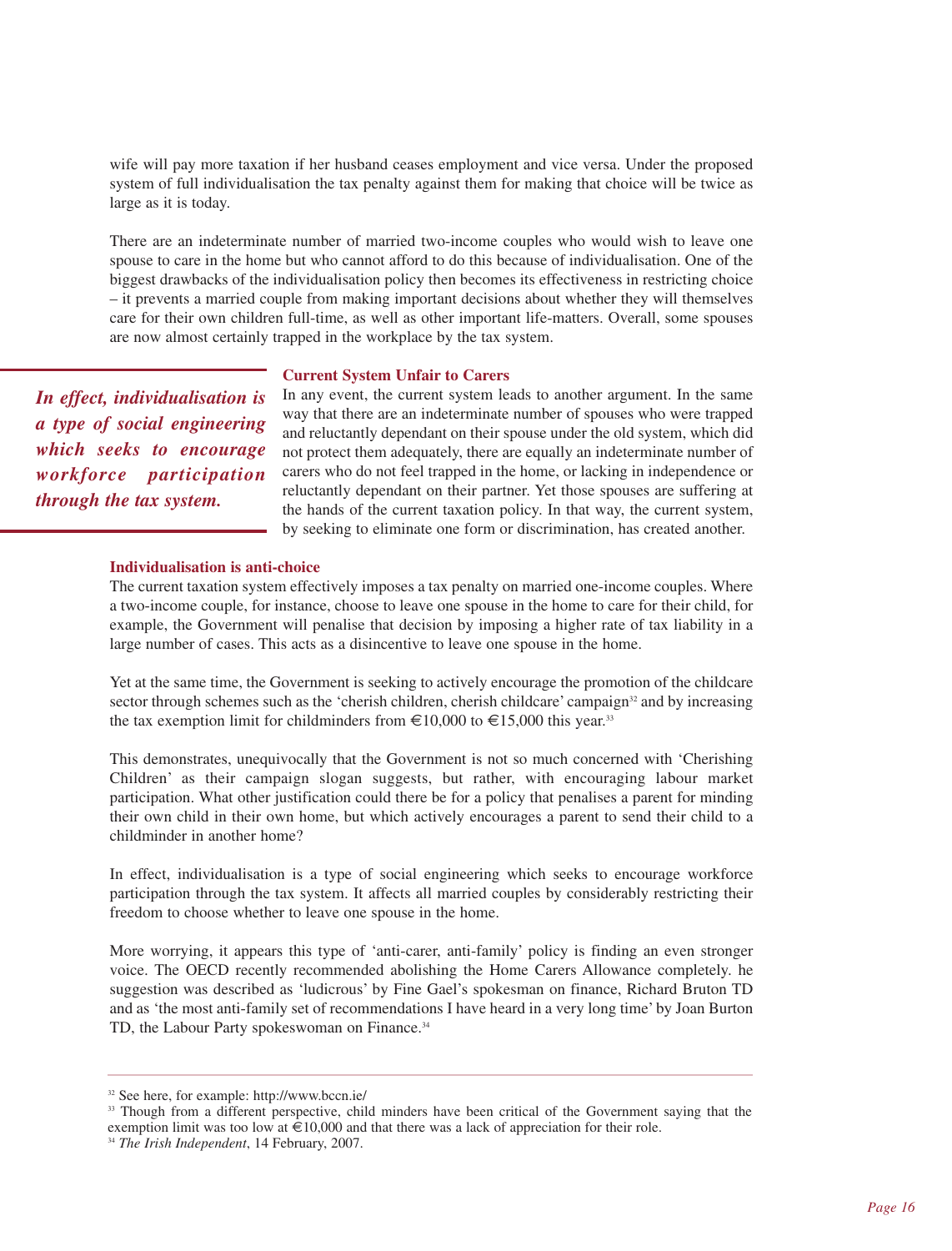#### **Research questioning the Economic Efficiency Thesis**

Bristow seeks to examine<sup>35</sup> the economic efficiency argument which has been held out as the principal reason for retaining the current differentiation between one-income and two-income married couples. He demonstrates the conflict between economic efficiency on the one hand and equity on the other.

He then charts the tax saving which two earners enjoyed in the same year. Comparing these he concludes, on the one hand, that there is no efficiency gain, and on the other hand, there is a loss of equity.

This is based on two factors: firstly, that the current system rewards two 'earners' though not two 'wage-earners' and secondly that the current system does not take proper account of the economic value of the work that is carried out inside the home.

Bristow concludes that the current system is fundamentally confused. He says there is no obvious reason why a spouse should gain a tax advantage by entering the labour force rather than engaging in domestic work, since there is no necessary advantage to society as a whole if he or she works outside rather than inside the home.

# **V.** Conclusion

Two conclusions stem from the analysis contained in their paper. First, current different treatment of one-income and two-income married couples cannot be justified. The current system unfairly discriminates against the spouse who does not wish to enter the workforce.

It also discriminates unfairly against a two-income married couple, one of whom wishes to work in the home for a variety of reasons: to care for children or other dependants, to care for an elderly relative, to further their education, to take an extended career break not to mention a multitude of other scenarios.

Secondly, the current system uses a type of social engineering which subjects individuals to pressure to participate in the paid workforce. There is no justification for that type of Government interference in the personal sphere. Even if it could be successfully argued that there was justification for that type of interference back in 2000 when individualisation was first introduced, it can hardly be argued today when there has been an influx of immigrants into Ireland, most of whom wish to work here.

*Tax individualisation also discriminates unfairly against a two-income married couple, one of whom wishes to work in the home.*

In any event the Government approach is at least partly based on commitments undertaken at European level, but which can not be justified on the basis of economic efficiency; particularly on the grounds that the work done by the carer in the home is completely undervalued and not taken into proper consideration.

To use the words of Bristow, there is no obvious reason why a spouse should gain a tax advantage for entering the labour force rather than engaging in domestic work. As he states:

'GDP rises, but that is the result of the fact that GDP includes waged but not unwaged work. The increase in GDP does not necessarily imply any increase in the welfare of society'.

<sup>35</sup> Bristow, *Taxation in Ireland: An Economist's Perspective* (2004, Institute of Public Administration) at pp. 42-43.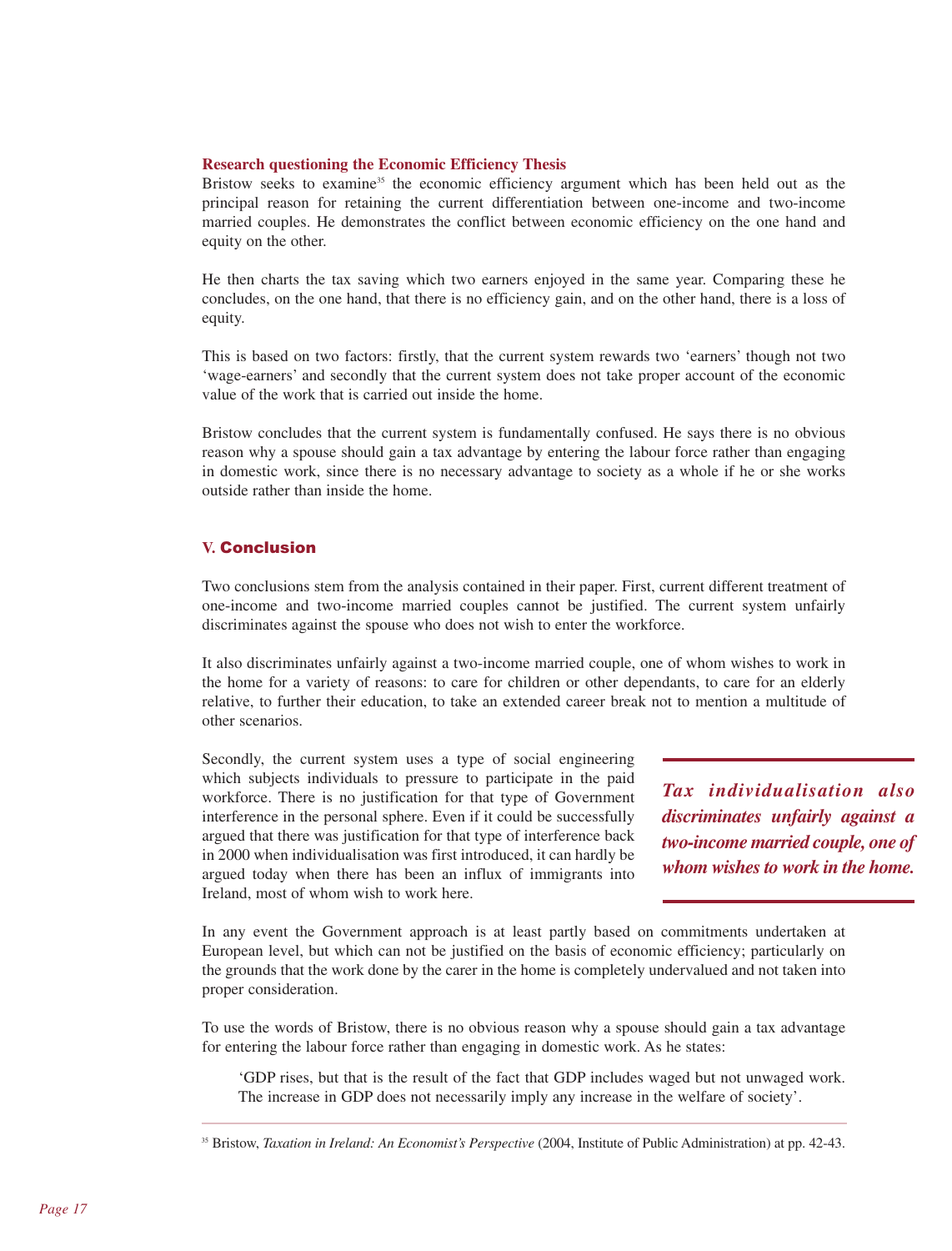With the proposal by the Progressive Democrats to enter Government on a full individualisation platform – an approach which would double the gap between married one-income and married twoincome couples – it is vital that this matter is properly discussed in advance of the election, and continues to be the subject of an appropriate level of discussion in Irish society thereafter.

It is the contention of this paper, that far from increasing the difference between married one-income and married two-income couples, the difference in tax treatment which exists today should be equalised. This should be done in the most equitable way possible which *may* mean increasing the married tax band to  $\epsilon$ 68,000. If this cannot be achieved in one budget, then it should be accomplished over a number of budgets.

# **John P. Byrne BCL, LL.M. (NUI), Barrister-at-Law**

John P. Byrne is a barrister and legal researcher. He is completing a PhD thesis in law in the NUI and he is author of a forthcoming book on individualisation. The book will be broadly based on a series of articles which he wrote for *The Bar Review*, *The Irish Times*, the *Irish Examiner* and *The Irish Catholic* between December 2006 and February 2007.